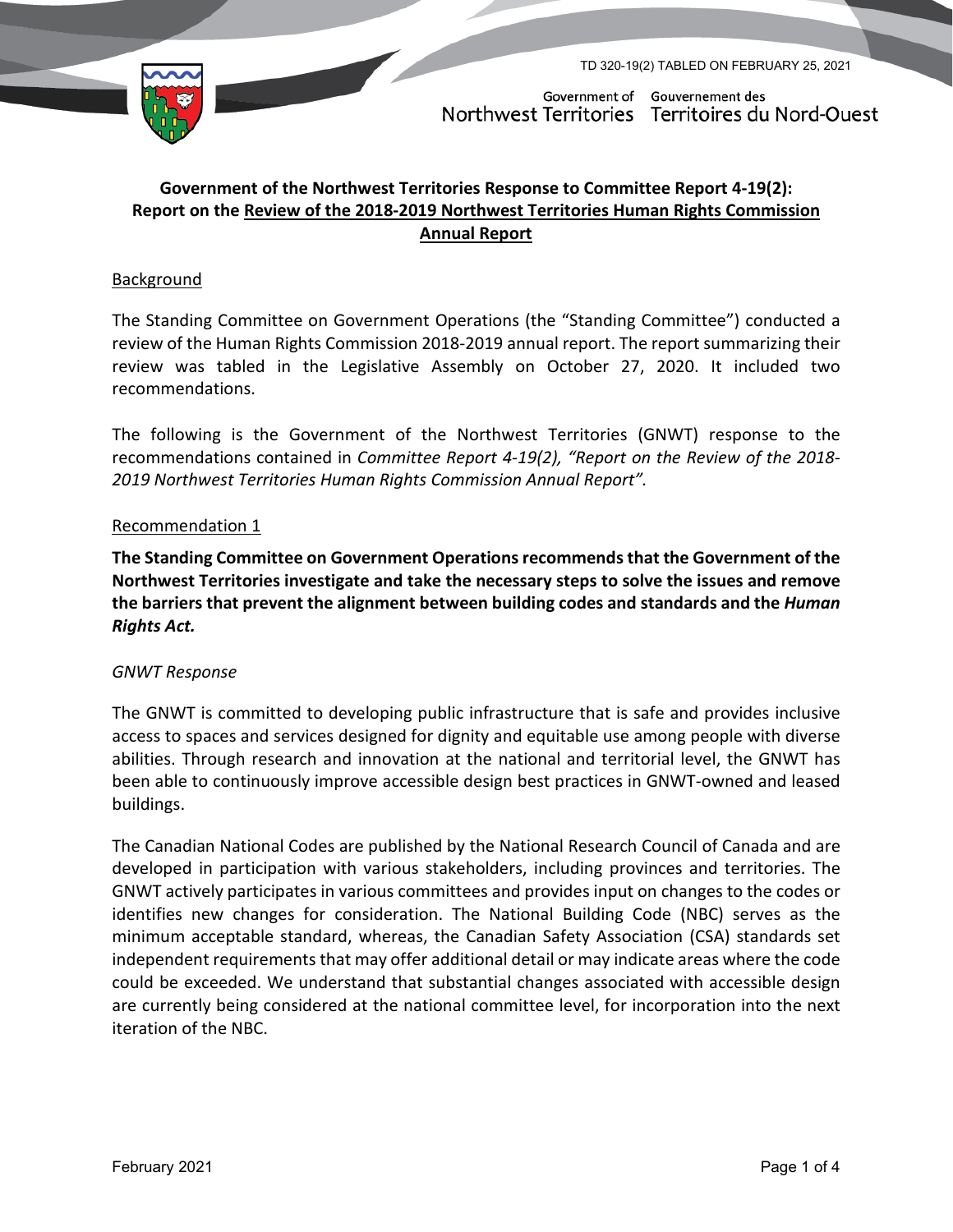

Government of Gouvernement des Northwest Territories Territoires du Nord-Ouest

Through contractual obligations, the GNWT Department of Infrastructure (INF) requires that contractors designing, building, or renovating public infrastructure must adhere to the Canadian National Codes and referenced standards, including but not limited to:

- *National Building Code of Canada* (NBC);
- *National Plumbing Code of Canada;*
- *National Electrical Code of Canada;*
- *National Energy Code for Buildings; and*
- *National Fire Code of Canada* (NFC)

In addition, there may be supplementary standards that relate to specific facility types (like health care facilities or airports) that also require strict adherence and compliance.

INF develops and publishes the "Good Building Practice for Northern Facilities" manual, which all new and renovated vertical infrastructure delivered through INF is also required to follow. The primary objective of this manual is to provide a technical reference and resource to help building developers design facilities specifically for northern climates. The Third Edition of the manual was published in 2011 and INF plans to release a Fourth Edition in early 2021. The Fourth Edition will include a new section dedicated to accessible design. The manual is publicly available for private developers, municipalities, and other non-GNWT bodies to use.

The NBC is a minimum standard only and it is understood that this does not necessarily mean that facilities will be considered accessible by the broad concepts of the *Human Rights Act*. In recognizing this, INF requires adherence to the CSA standard B651 "Accessible Design for the Built Environment" for new GNWT infrastructure, through contract obligations. The process for determining accessibility targets for renovations of existing infrastructure will be outlined in the Fourth Edition of the "Good Building Practice for Northern Facilities" manual.

Through the GNWT Disability Action Plan 2018/19 – 2021/22, INF is leading action to increase knowledge and understanding of implementing and adopting accessible design standards, with the objective of encouraging inclusive design. INF developed an accessibility toolkit for general purpose office space design for GNWT buildings and will include a session on inclusive design at future Project Management Conferences.

Building codes and standards that prescribe the minimum requirements for the built environment and accessible design are complex issues that have taken various forms across Canadian jurisdictions. In many Canadian jurisdictions, codes and standards are "adopted" under legislation, or individual standards are developed specific to a jurisdiction. These approaches require a fulsome inspection strategy and regulatory framework to be implemented. The creation of building standards legislation for the NWT would require a full analysis of liabilities, as well as funding and staffing for review, inspection and enforcement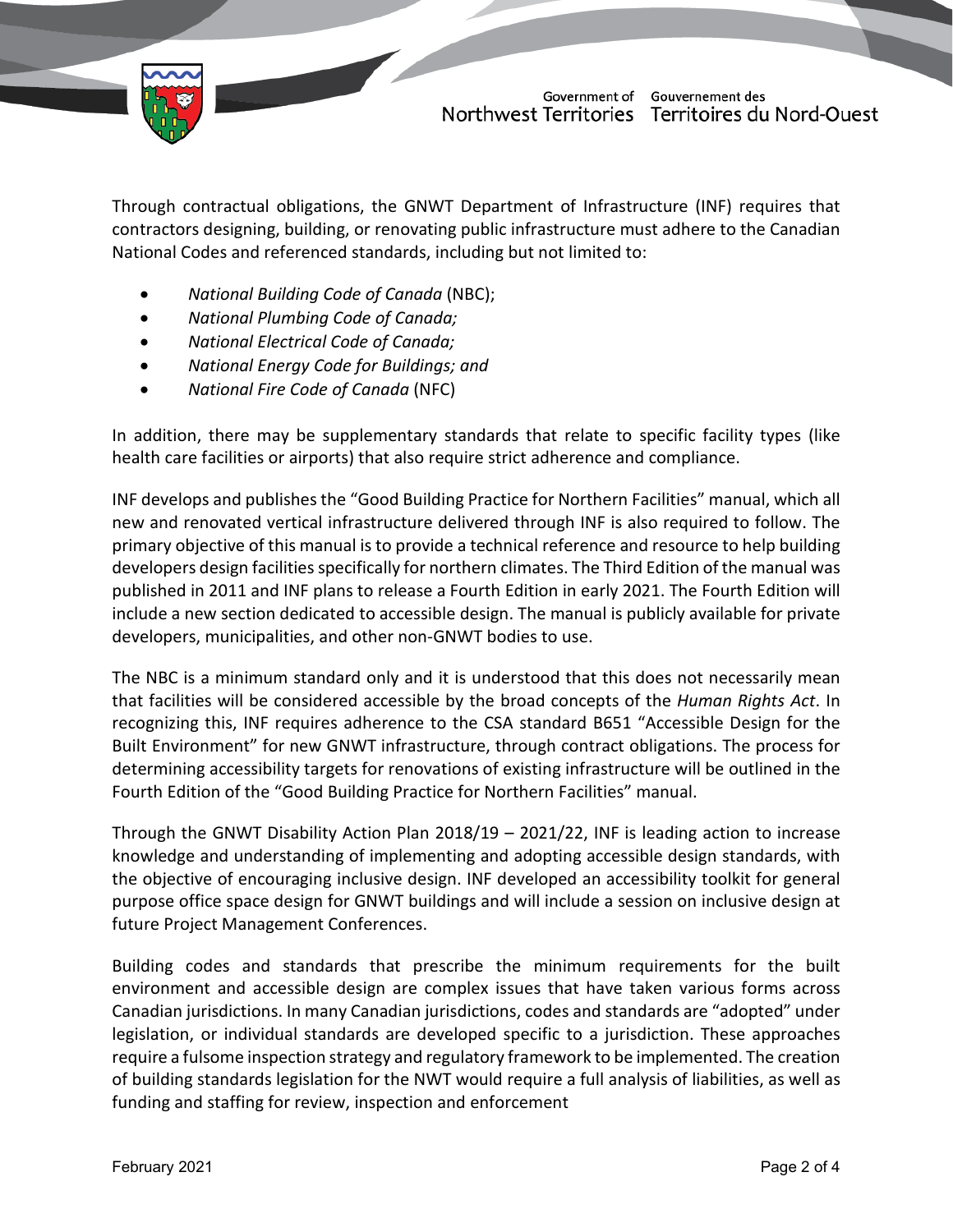

functions territory-wide. An important consideration would be the ability of the territory and communities to appropriately resource the functions of adopted standards.

The NBC is adopted by legislation in the Northwest Territories (NWT) through the *Fire Prevention Act*, for areas pertaining to fire and the spread of fire. The Department of Municipal and Community Affairs is advancing its review of the *Fire Prevention Act* and Regulations which will include a discussion on which code compliance measures are most appropriate to protect residents. A broad discussion of this nature will inform options around building standards and may provide the basis for a mandate to investigate and implement building standards into legislation. It is accepted that a shift of this nature could have broad legislative and financial implications for not only the GNWT infrastructure departments, but also stakeholders in the building industry as well as community governments.

Within the current legislative environment, the GNWT is not mandated or resourced to provide incentives to developers to incorporate accessible designs. Should the discussion about the *Fire Prevention Act* shift towards broader building standards legislation, it is reasonable to offer that discussions regarding accessibility and other human rights considerations in the context of the NBC would be included.

There is no simple or quick solution to this issue, and it is a challenge faced by all Canadian jurisdictions. Implementation of accessible design in our current environment includes many stakeholders and decision makers and will require a cultural shift in the way our society approaches design and responsibilities for inclusive facilities. The GNWT aims to show leadership on this topic through the planning, design, and construction of GNWT-owned infrastructure, but does not currently have a mandated role to play in the accessibility standards for private and municipal infrastructure.

The GNWT recognizes the work being done by the Human Rights Commission to campaign on the relationship between building code requirements and human rights, and the role that NWT businesses and service providers play. This is important work that will contribute to the overall progress towards achieving an inclusive built environment.

## Recommendation 2

**The Standing Committee on Government Operations recommends that the Government of the Northwest Territories enhance digital access and inclusion for people living with disabilities in the NWT, by reviewing current practices in serving the public, and identifying measures to improve the existing situation with the goal to reduce the number of complaints to the Human Rights Commission on the grounds of disabilities.**